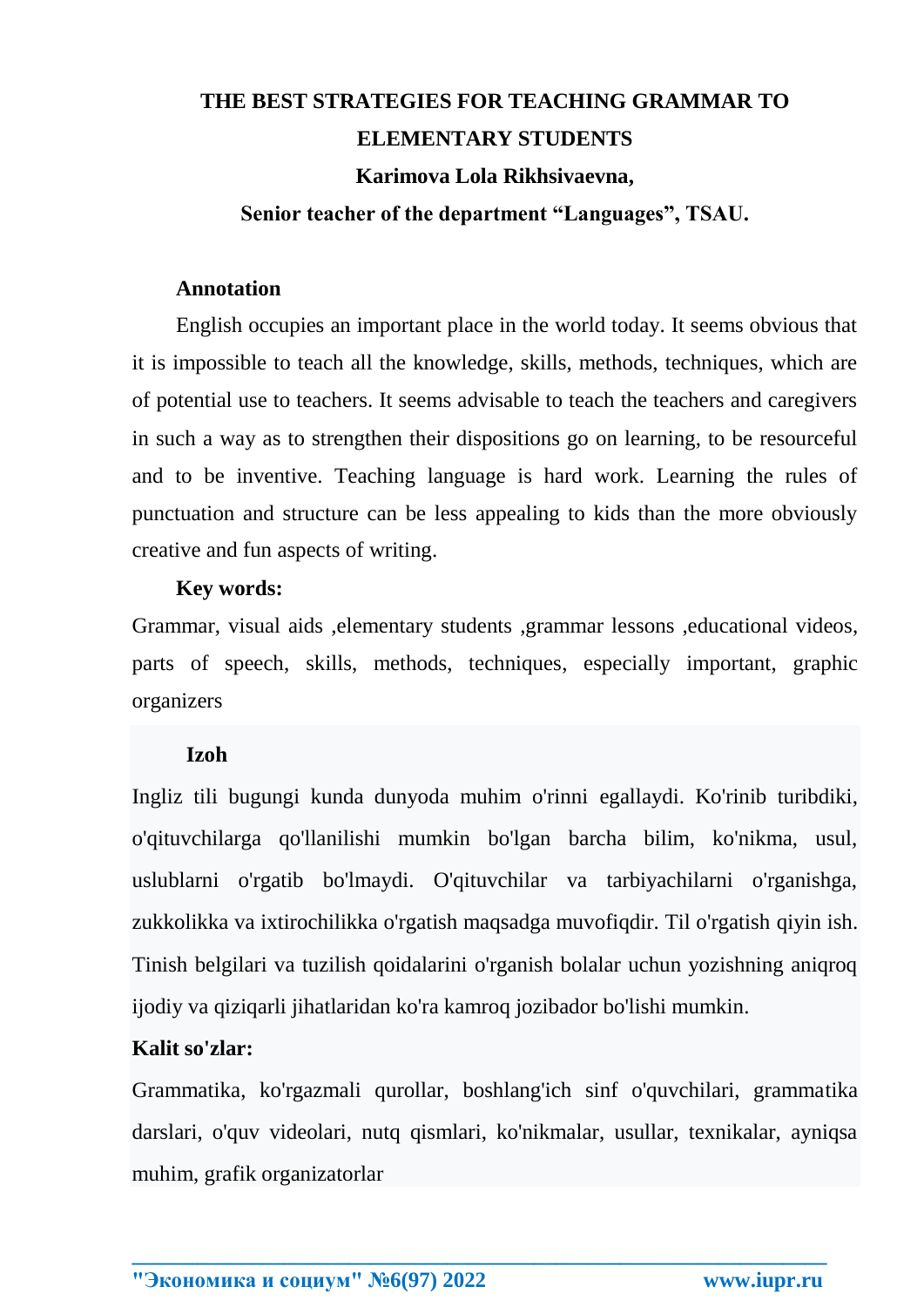### Аннотапия

Английский язык сегодня занимает важное место в мире. Кажется очевидным, что невозможно научить всем тем знаниям, умениям, методам, приемам. которые потенциально **MOTVT** быть полезны учителям. Представляется целесообразным учить учителей и воспитателей таким образом, чтобы укрепить их склонность к обучению, быть находчивыми и изобретательными. Преподавание языка — это тяжелая работа. Изучение правил пунктуации и структуры может быть менее привлекательным для детей, чем более явно творческие и забавные аспекты письма.

#### Ключевые слова:

Грамматика, наглядные пособия ,младшие школьники, уроки грамматики, учебные видео, части речи, навыки, приемы, приемы, особо важные, графические органайзеры

Teaching learning materials should be more in quantity and variation. Audiovisual electronic gadgets, computers, internet should be among them. Students should be motivated. Different ways of teaching may attract them as it gives them a taste of variety. Without the skill of grammar, there can be no language learning and sense no communication  $-$  surely the most important interaction human beings are involved in.

That's why the best strategies for teaching grammar in elementary groups all focus on the same things: piquing your students' curiosity and bringing language to life in creative, engaging ways. The following strategies are sure to give your grammar lessons that extra edge they need to be truly effective and enjoyable.

• Get Visual. We have to admit that sometimes, words just aren't enough. A picture, after all, is worth a thousand. Sometimes visual aids are necessary for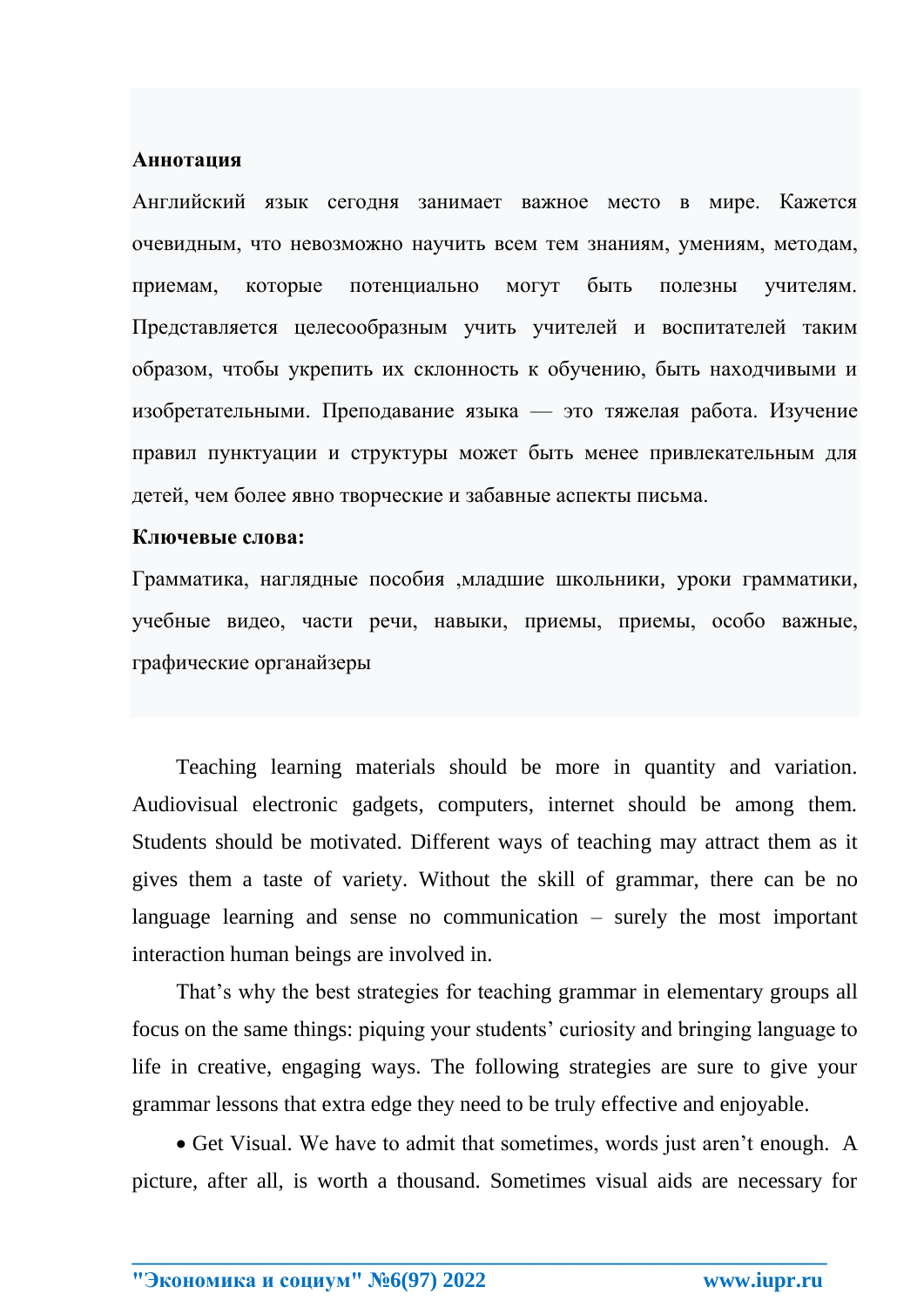helping your elementary students grasp something as conceptual as grammar in concrete terms. Educational videos can be a great way to grab younger students' attention and help them see how different parts of speech and rules of punctuation work together to create meaningful sentences. Graphic organizers can help students understand how different words are classified, as well as keeping them on task and on topic when formulating sentences and paragraphs of their own. Posters and other classroom decorations, whether bought at an educational goods store or hand-drawn by your students, help remind them of basic rules and provide a quick and easy guide to refer to when practicing writing. For a more in-depth visual lesson in grammar, have your students form groups and assign each group a different part of speech.

Ask each group to then generate a list of words that fall under their assigned category. After checking their lists for accuracy, ask each student to choose one word on their group's list. Have them draw an illustration of that word first, then define and describe it or, for more advanced writers, write a story using it. Finally, publish their art and writing in a class book that clearly illustrates the different parts of speech.

• Get Playful. Grammar is surprisingly easy to turn into a game – and doing so makes it so much simpler to both teach and learn! To interest your elementary students in the next grammar lesson, try one of the following: Grammatical Go Fish. Go Fish vocabulary cards are widely available, but it's also a breeze to have your students make their own using index cards and markers. Instead of asking for threes or aces, they'll be fishing for parts of speech. Fill-in-the-Blanks. Create your own word game by asking your students to create framed sentences with only certain types of words were missing – adjectives, or perhaps adverbs ending in "ly". Ask them to create a list on a separate piece of paper of just the types of words needed to fill in the blanks. Have them partner up and swap lists, filling in the blanks without seeing the original framed sentences.

Finally, ask them to swap back and fill in the blanks with their partner's words. Be sure to have them read these aloud at the end. Pin the Punctuation on the

**\_\_\_\_\_\_\_\_\_\_\_\_\_\_\_\_\_\_\_\_\_\_\_\_\_\_\_\_\_\_\_\_\_\_\_\_\_\_\_\_\_\_\_\_\_\_\_\_\_\_\_\_\_\_\_\_\_\_\_\_\_\_\_\_**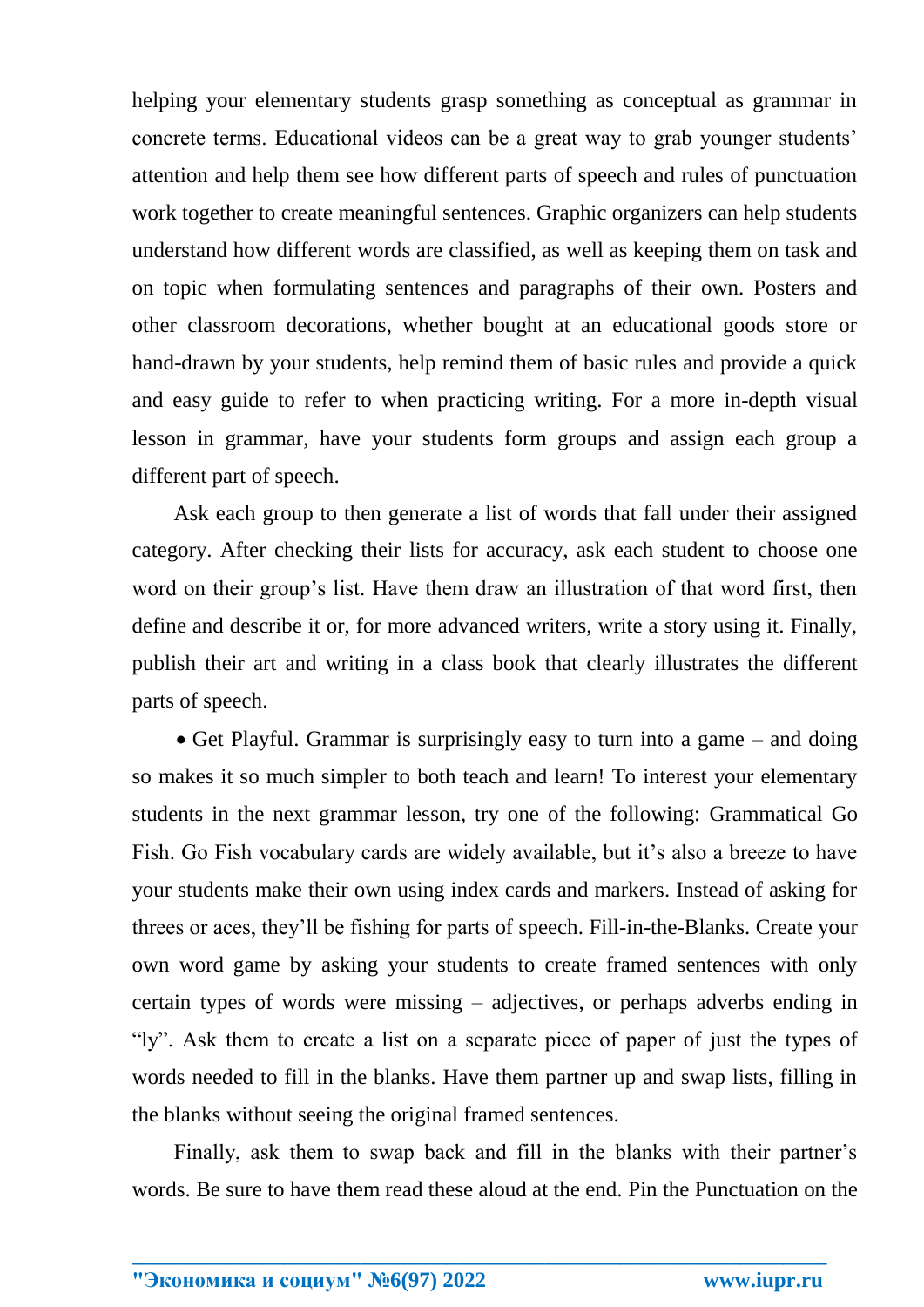Sentence. Create or buy a few oversized punctuation marks and write a sentence on the board at the front of the classroom. Have your students draw the marks blindly from a hat or bag and see if they can pin it to the board in a spot that makes grammatical sense.

Of all of these word games, the one which lends itself most readily to a more involved project is the fill-in-the-blanks game. Before beginning, choose an important theme or subject for all of their framed sentences or paragraphs to adhere to.

Once your students have completed a first draft, have them edit and revise their work as needed to ensure that everything makes sense, both logically and grammatically. Then, ask them to draw illustrations to accompany their writing. Finally, be sure to publish their work in a professionally printed and bound classbook.

• Get Creative. Working with examples is especially important when it comes to teaching grammar in elementary school. Seeing the rules of writing in action helps illustrate the purpose and importance of those rules.

However, as tempting as it is to simply use cut-and-dried examples straight from a textbook or other basic resource, a far more engaging lesson plan will involve thinking a bit farther outside the box. Try asking your students to bring in their favorite books to use as reference material. Ask them to copy a sentence, a paragraph or even a page from the book and identify different grammatical elements and how they affect the meaning of the text. Reading something they enjoy will motivate your students both to pay more attention and dig a little deeper when completing the assignment. Alternatively, you can hand-pick a few clips from popular age-appropriate movies or TV shows to use as examples. Transcribing the dialogue might be a bit difficult for your students, so you can use these clips in other ways – for instance, asking your students to raise their hands whenever someone uses a pronoun, or pausing after each sentence to ask what sort of punctuation mark should go at the end of it. To practice what they've learned in real-time, try having your students write a page-long short story. After completing

**\_\_\_\_\_\_\_\_\_\_\_\_\_\_\_\_\_\_\_\_\_\_\_\_\_\_\_\_\_\_\_\_\_\_\_\_\_\_\_\_\_\_\_\_\_\_\_\_\_\_\_\_\_\_\_\_\_\_\_\_\_\_\_\_**